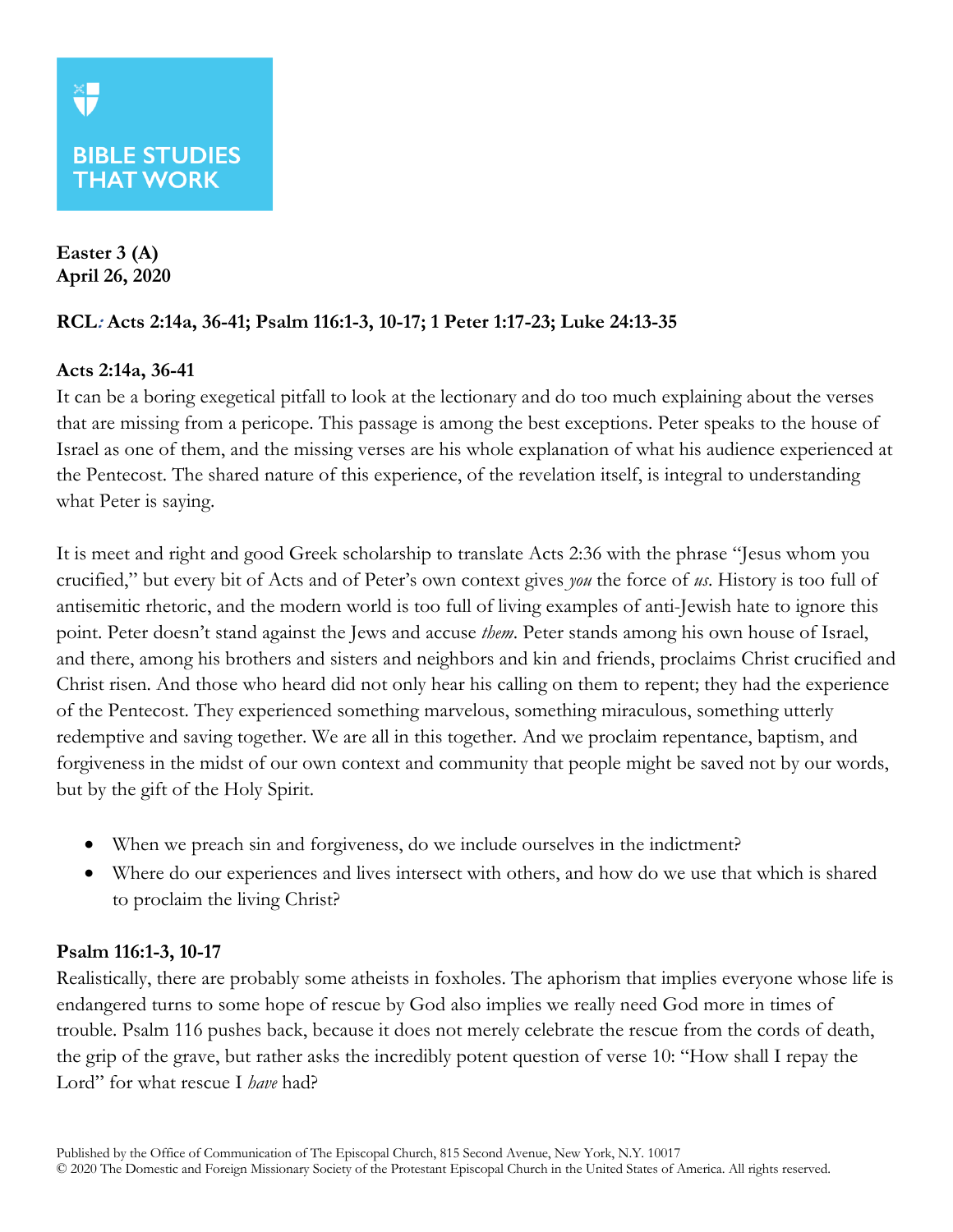We need God just as much when things are going well as when we are threatened. God's promise isn't something as small and pitiable as rescue from the things that happen to be bothering us today. God's promise is something more extravagant, more incredible, more – wild. God's promise of rescue from the powers of sin and death extends out into every aspect of our lives. The Psalmist extolls the fulfilling of vows, the proclamation of salvation, the sacrifice of thanksgiving, all in the most public of ways. The cords of death can turn us inward and make us fear for only ourselves and our loved ones. But they can also turn us out of ourselves, toward others, back toward the very God who gives us life and freedom. God's promise isn't for only the moments we are most selfish and afraid. God's promise is for every breath we take.

- Why do we need God when everything is fine?
- When does healthy grief and sorrow become selfish and sinful?

## **1 Peter 1:17-23**

Silver and gold aren't perishable. 1 Peter is a great place to point to the upended reality of God in Christ because it challenges our very assumptions about the nature of the universe. How can gold and silver elements and minerals both—perish? Well, because they are the fleeting marks of wealth and worldly success. The richest people may indeed be rich their whole lives sometimes, but for most of the people throughout all of human history, wealth has come and gone, waxed and waned. Families and dynasties that were once in power have fallen out, empires have grown and collapsed. Every new system, every new way of ordering society, has granted some people fortune while granting other people misfortune. And except for those systems that exist at this moment, every one of them has failed. The mighty Rome executed Jesus, and though they came to profess Christ, Rome is long fallen while more people come to Christ each day.

Even in the most classical theological accounts, God has upended the world we are taught by culture and history. God has been revealed in Christ and his precious blood was worth more than anything the world has ever used to measure wealth. Every emperor and every dynasty and every owner of every vault of silver and gold will fade away, while Christ will endure forever.

- What do we value and where did we learn to value it?
- Do we think of worldly things as being forever, as having too much value?

#### **Luke 24:13-35**

Here is an extraordinary Eucharistic passage as the resurrected Jesus takes the bread, blesses it, breaks it, and gives it to his companions. On the road to Emmaus, these disciples stop and have what we would call communion after hearing all about the scriptures. And we only break bread at the Lord's table having had the scriptures taught to us. Our preachers most certainly weren't as comprehensive in our Liturgy of the Word as Jesus would have been on the walk to Emmaus, but they will hopefully have tried to honor and explain God's Word in the presence of God's people.